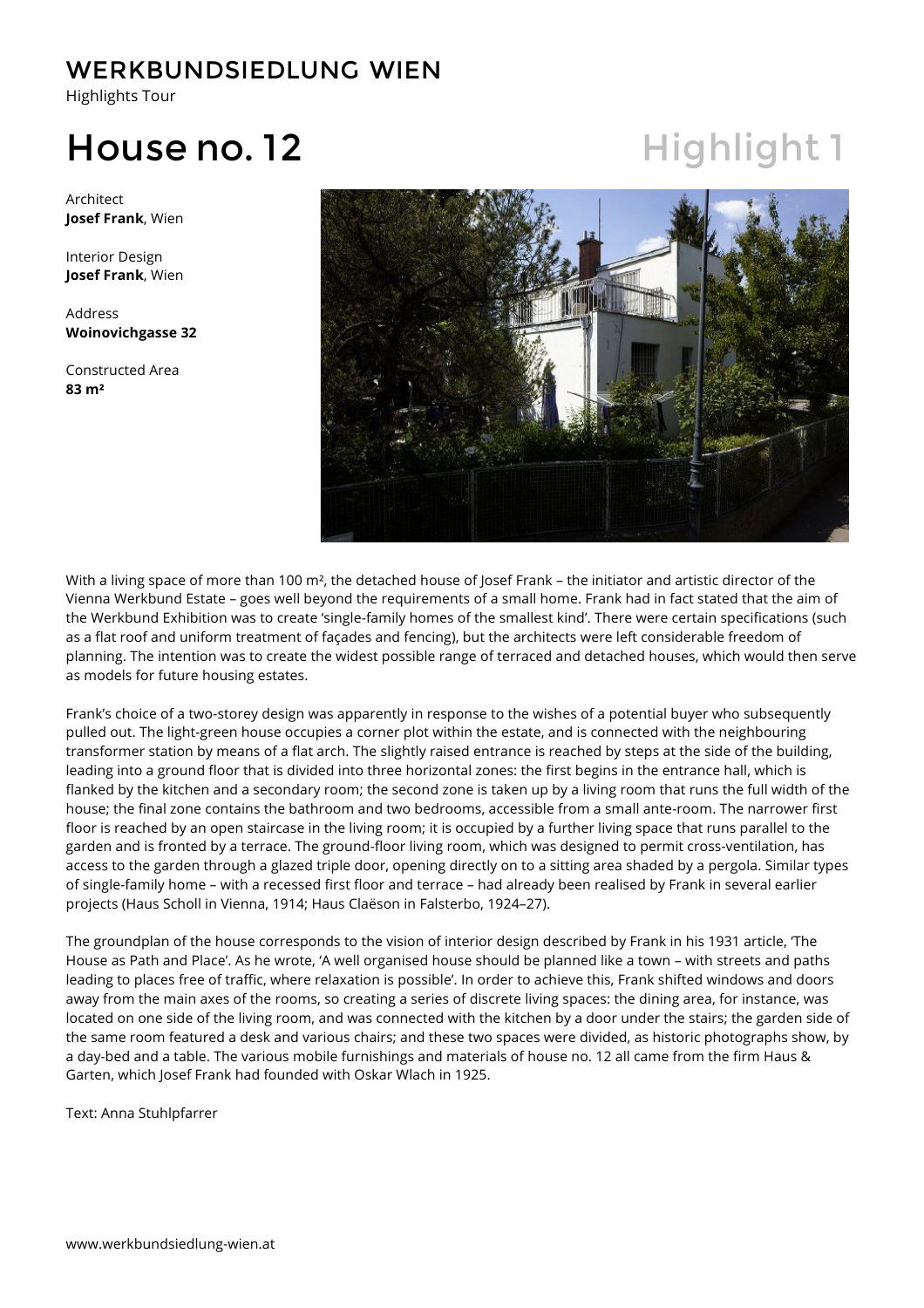Highlights Tour

## House nos. 8, 9, 10 and 11 Highlight 2

Architect **Josef Hoffmann**, Wien

#### Interior Design

**Josef Hoffmann**, Wien (House 8, 9) **Wilhelm Jonasch**, Wien (House 10) **Wolko Gartenberg**, Wien (House 10) **Willy Legler**, Wien (House 11)

Address **Veitingergasse 79, 81, 83 and 85**

Constructed Area **84 m²** (House 8 and House 11) **66 m²** (House 9 and House 10)



The four single-storey terraced houses in Veitingergasse were designed by the architect Josef Hoffmann. Already sixtyone at the time of the opening of the Werkbund Exhibition, Hoffmann was a prominent figure – a co-founder of the Wiener Werkstätte and Austrian Werkbund. His contribution to the Viennese model estate involved two standard houses of differing size, which he arranged with mirror symmetry – thus with an identical inner and outer pair. The broad horizontal block of the row is broken on the street side by the vertical accents of four glazed staircase towers, which are set back slightly from the façade and continue above roof level. On the garden side, Hoffmann articulated his façade in a decidedly Baroque manner – using the double-recessed fronts of the two outer houses in combination with the projecting terraces and stairs of the smaller inner pair. The variously sized lattice windows of the main storey are placed on the outer surface of the building, whilst the rectangular windows of the relatively high cellar – which serves as a form of socle for the design as a whole – are set into the wall.

Both types of raised single-storey house are entered via stairs on the street and garden sides. The outer pair of houses (nos. 8 and 11) occupies an area of 84 m² each, with all rooms accessible from a central corridor. The inner pair (nos. 9 and 10) is smaller: each flat takes up an area of 66 m², and has rooms directly accessible from the entrance hall. All the flats have a generous roof terrace, which was intended for sunbathing.

House no. 8 (which was one of the few to be sold in the course of the Werkbund Exhibition – for 45,000 shillings) and no. 9 were furnished by Josef Hoffmann himself: historical photographs show furniture that seems slightly too large for its setting. Hoffmann is believed to have placed particular emphasis on colour, as the journal Innendekoration revealed in 1932: 'Two of the houses have also been furnished by Hoffmann, and with great attention to the establishment of harmony between variously coloured rooms. Thus, in the larger house, the bedroom of the parents is in a rich blue, whilst that intended for a daughter is in pink and the secondary room green; the living room, meanwhile, with its white walls, effectively gathers together these optical impressions. For all its simplicity, the resulting atmosphere is filled with warmth and culture.' The furnishing of house no. 10 was undertaken by Wilhelm Jonasch and Wolko Gartenberg, whilst that of house no. 11 was the work of Willy Legler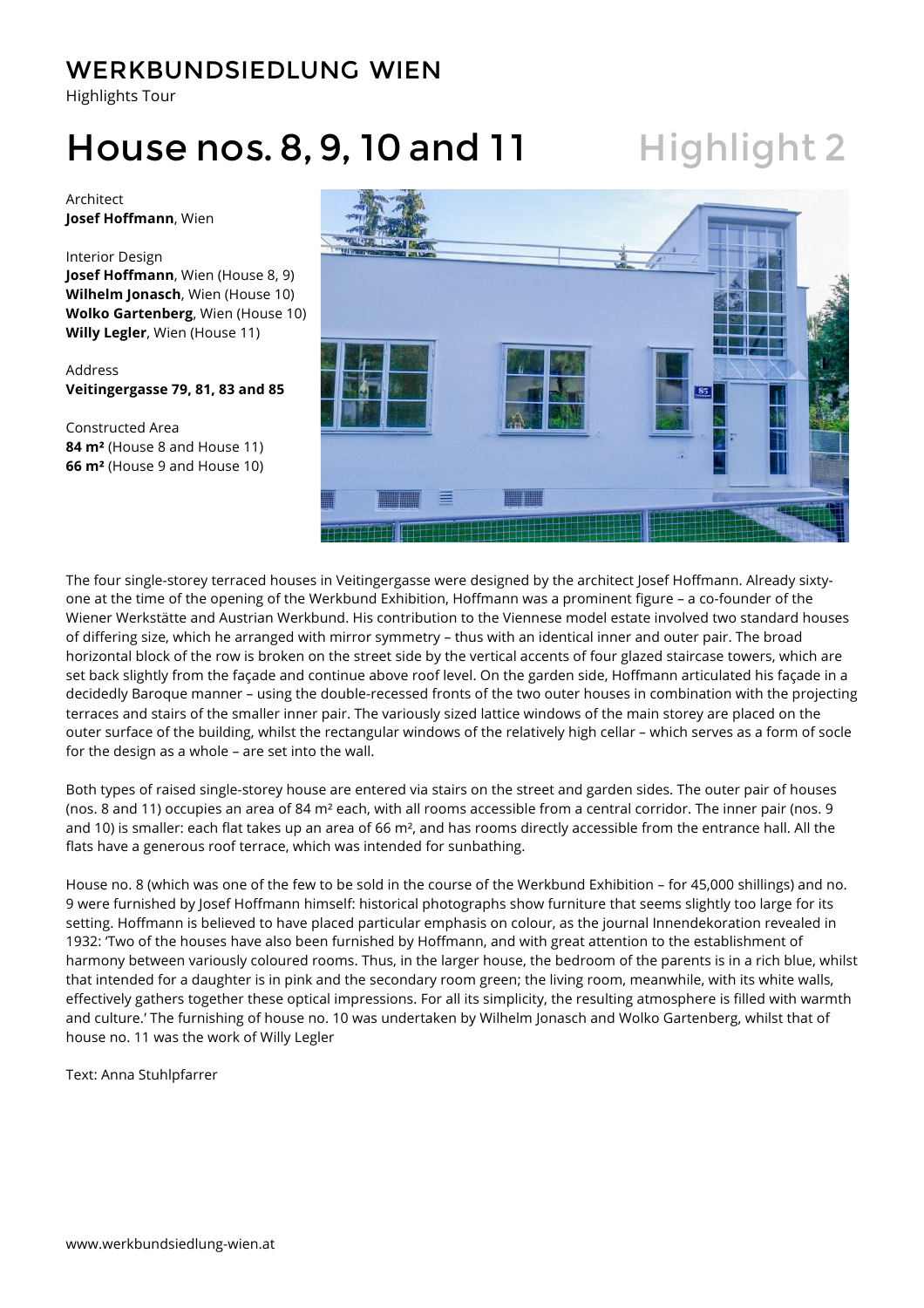Highlights Tour

# House nos. 25, 26, 27 and 28 Highlight 3

Architect **André Lurçat**, Paris

Interior Design **André Lurçat**, Paris (House 25) **Pierre Pinsard**, Paris (House 26) **Marcel Roux**, Paris (House 26) **Hermann John Hagemann**, Wien (House 28)

Address **Veitingergasse 87, 89, 91 and 93**

Constructed Area **38 m²**



André Lurçat was one of the best known representatives of functionalism in France and a founding member of the CIAM – Congrès Internationaux d'Architecture Moderne (International Congresses of Modern Architecture). His terraced houses for the Vienna Werkbund Exhibition are among the most striking on the estate, with their closed, block-like design and rounded staircase towers that project forward from the façade. The unwelcoming character of the street front is enhanced by the few narrow windows – almost like arrow slits – and by the high walls of the front gardens. The garden front, however, presents a complete contrast: Lurçat here opens up the rooms of both upper storeys with continuous bands of south-facing fenestration. The row of white houses with dark-green windows features a continuous roof terrace (only accessible from house no. 25) and a prominent inscription on its narrow, city-facing side: 'Werkbundsiedlung 1932'.

All four south-orientated houses offer a living space of 68 m<sup>2</sup>, which is clearly divided into three functional areas corresponding to the three storeys. Since each house occupies an area of only 38 m<sup>2</sup>, it was necessary to keep circulatory spaces to a minimum. Around half the ground floor is left open: alongside the working rooms, which include a washroom, cellar, and store-room, there is a covered sitting area with access to the garden (later walled up). The staircase tower, which is set forward from the body of the building and was furnished with artificial stone steps, leads to a first storey with living room, kitchen, secondary room, and lavatory. The storey above has a small ante-room leading to two bedrooms, which are divided by a bathroom. Criticism of André Lurçat's buildings concentrated not only on the forbidding character of his design and his choice of fenestration ill-suited to the local climate, but also and particularly on a groundplan that required so much climbing of stairs.

André Lurçat intended his houses to contain flexible furnishings, such as foldable beds and tables. His groundplan drawings show possible scenarios for day and night furnishings: on the second floor, for instance, the beds could be folded up and made to 'disappear' into the wall when not required, creating additional living space for the inhabitants during the day. Lurçat was not alone in his attempts to rationalise flat design by using built-in furniture: this had been the subject of numerous congresses, publications, and exhibitions since the early 1920s.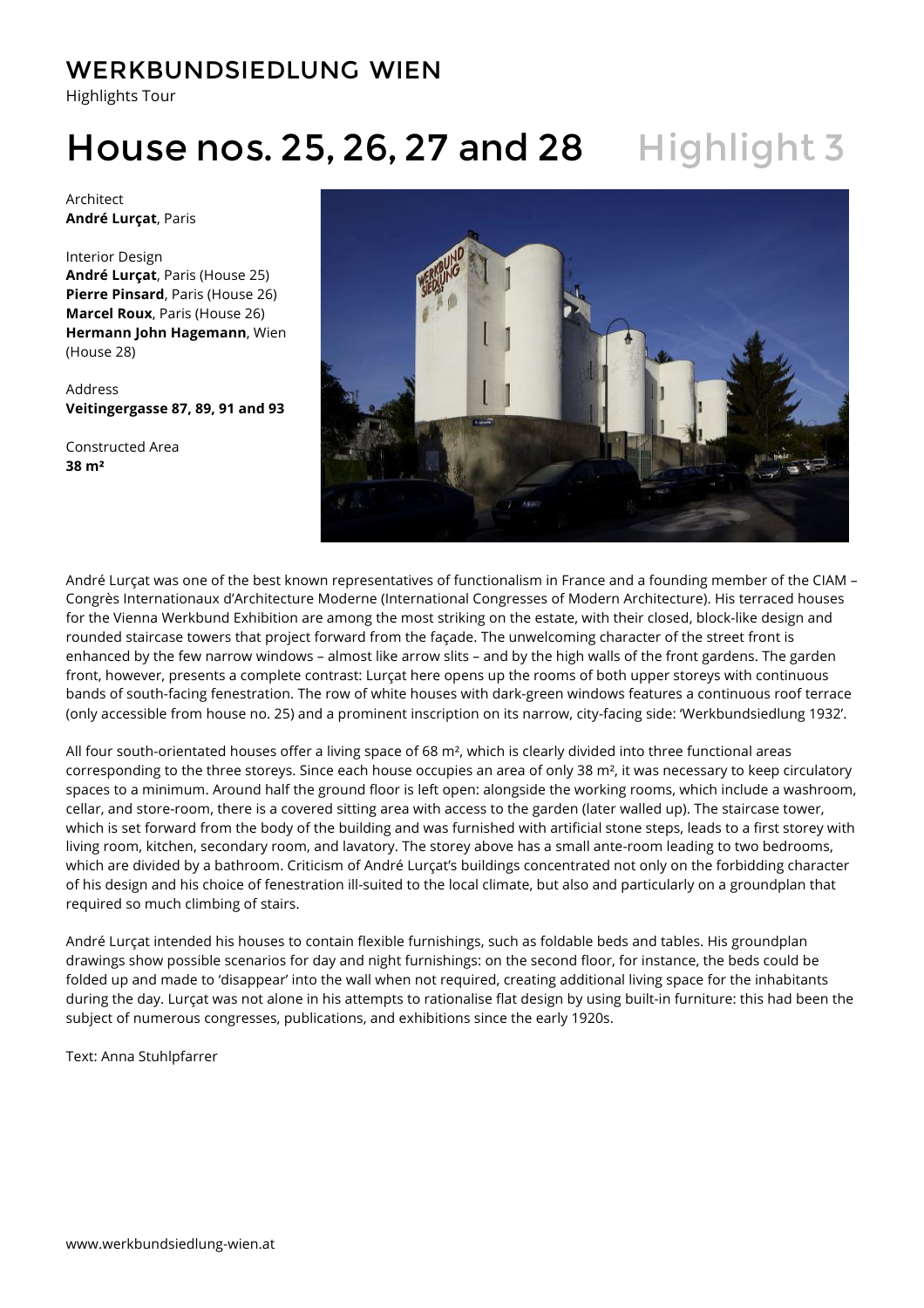Highlights Tour

## House nos. 31 and 32 Highlight 4

Architect **Oskar Wlach**, Wien

Interior Design **Oskar Wlach**, Wien

Address **Veitingergasse 99 and 101**

Constructed Area **49 m²**



These two-storey terraced houses at Veitingergasse nos. 99 and 101, painted pale green with horizontal white stripes, were designed by the architect Oskar Wlach. After completing his studies in Vienna at the Technische Hochschule (under Karl König) and the Akademie der bildenden Künste (under Friedrich Ohmann), Wlach began collaborating with his fellow student Oskar Strnad in 1907. Six years later they were joined by Josef Frank, the future organiser and director of the Vienna Werkbund Estate. Along with their shared educational background and artistic outlook, the three architects were also connected by their Jewish origins. A further joint initiative was the company Haus & Garten, which Wlach and Frank founded in 1925, offering a wide range of functional objects and furnishings for internal and external spaces.

Wlach's houses at the Werkbund Estate are entered through a recessed doorway, which lies three steps above ground level and has a curved wall leading into the interior. A central hall provides access to the kitchen, living room, and a secondary room; it also contains stairs leading down to the cellar and up to the first floor. The living room is set two steps lower than the hall, occupying the whole breadth of the house and opening into the garden through a large quadripartite window and a glazed double door. The outside area in front of the door functions as a sitting space, sheltered by the projecting wall of the living room and shaded by a pergola. As in many other houses of the Werkbund Estate, the areas for living and sleeping are located on separate storeys. The two identically sized bedrooms on the first floor look south into the garden; to the north are a smaller room, bathroom, and lavatory. In contrast to the small openings on the north side, Wlach's fenestration on the garden side was relatively generous. The tripartite French windows of the southern bedrooms had to provide all the necessary light and air, since the groundplan chosen inhibited cross-ventilation.

The original interior design of both houses was carried out by Oskar Wlach himself: like Strnad and Frank, he avoided furniture that was large and potentially obstructive, preferring light and easily moveable objects that could be adapted quickly to changing requirements. One historical photograph shows the seemingly spacious and light living room of house no. 31 with various mobile furnishings. All of these objects, including the fabrics and lamps, came from the firm Haus & Garten.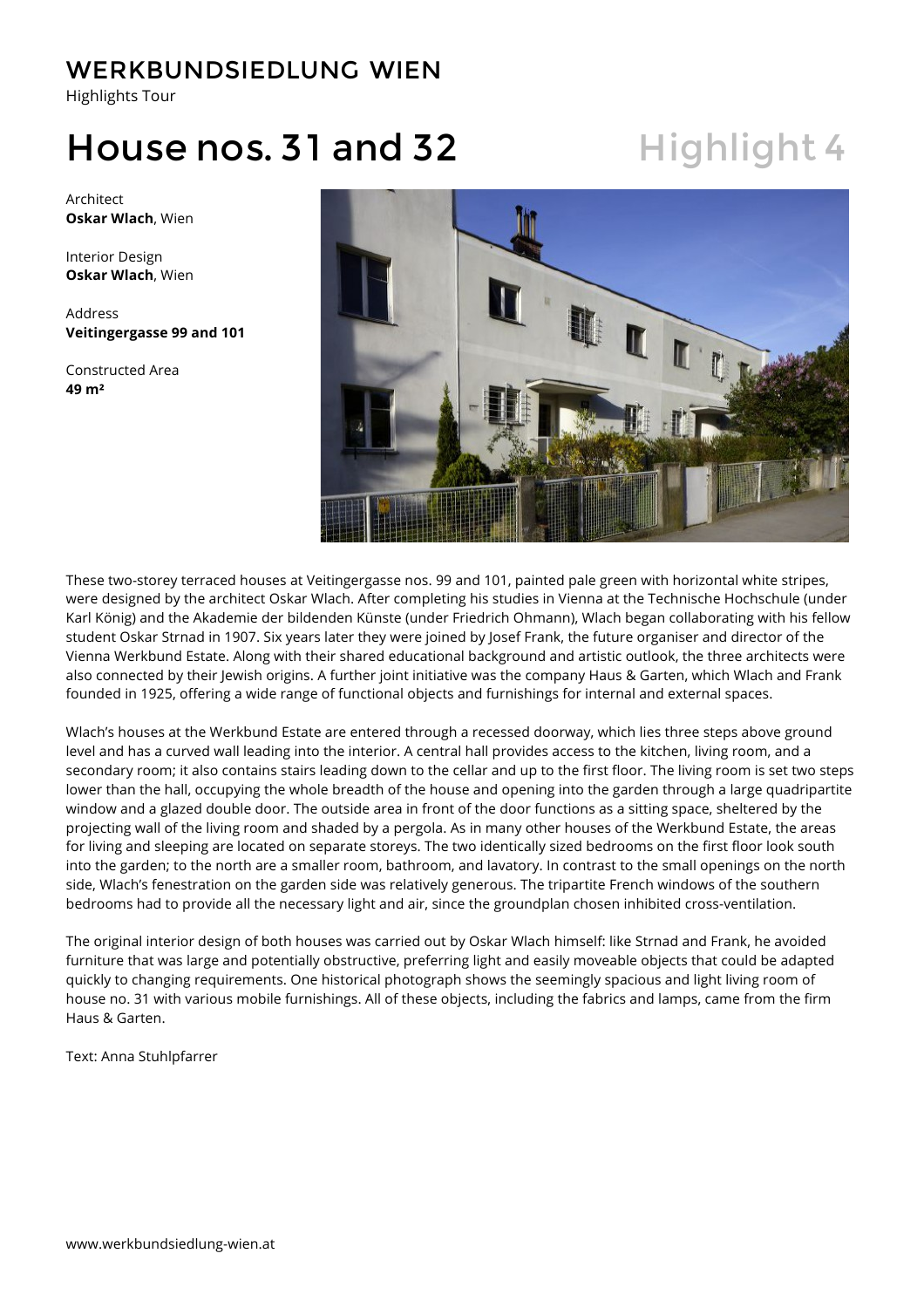Highlights Tour

## House nos. 39 and 40 Highlight 5

Architect **Oswald Haerdtl**, Wien

Interior Design **Oswald Haerdtl**, Wien

Address **Veitingergasse 115 and 117**

Constructed Area **44 m²** (House 39) **71 m²** (House 40)



Houses nos. 39–40 at the Vienna Werkbund Estate were the first buildings realised by Oswald Haerdtl, whose extensive oeuvre shows an almost unique degree of continuity extending from the interwar period into the late 1950s. The longterm assistant and later partner of Josef Hoffmann had studied at the Kunstgewerbeschule in Vienna under Oskar Strnad and Josef Frank. His work successfully combined influences from his two teachers, despite their strongly contrasting artistic outlooks. As both an architect and an interior designer, Haerdtl was able in many of his works to create a unity of structure and furnishing in the sense of a Gesamtkunstwerk, or total art work.

At the Werkbund Estate, Josef Frank assigned to Haerdtl the angular building plot on the corner of Veitingergasse and Jagdschlossgasse. The group of houses, which makes a closed impression to the street, comprises two wholly contrasting buildings: whilst Veitingergasse no. 115 is a terraced house with a fairly traditional groundplan, its neighbour at no. 117 is of high urbanistic quality and shows sophisticated internal planning. The corner house responds to the nature of its plot – from its terrace and balcony areas to the layout of its rooms. A dominant element is the centrally placed staircase, which begins in open format and serves to divide the various functional areas of the house. The ground floor contains working rooms on the street side (kitchen, secondary room, hall, lavatory), which front the large, angular living room with its freestanding column and access to the terrace. The first floor has bedrooms on the garden side, along with a further living room and bathroom. From here, the staircase continues up to a spacious atelier with surrounding terrace. This almost tower-like addition to the house provides a striking urbanistic accent on the north-west corner of the estate.

The corner house is by far the largest house of the whole estate, and was also, at a price of 65,000 Austrian shillings, by far the most expensive; it is the only house that has its own garage. Both nos. 39 and 40 were furnished by Haerdtl himself. The 1932 report in the journal Innendekoration focused on the furnishing of the living room of house no. 40, emphasising that the 'angular internal spaces…, with their tubular steel furniture and fitted cupboards from lightcoloured woods, represent a particularly impressive design'.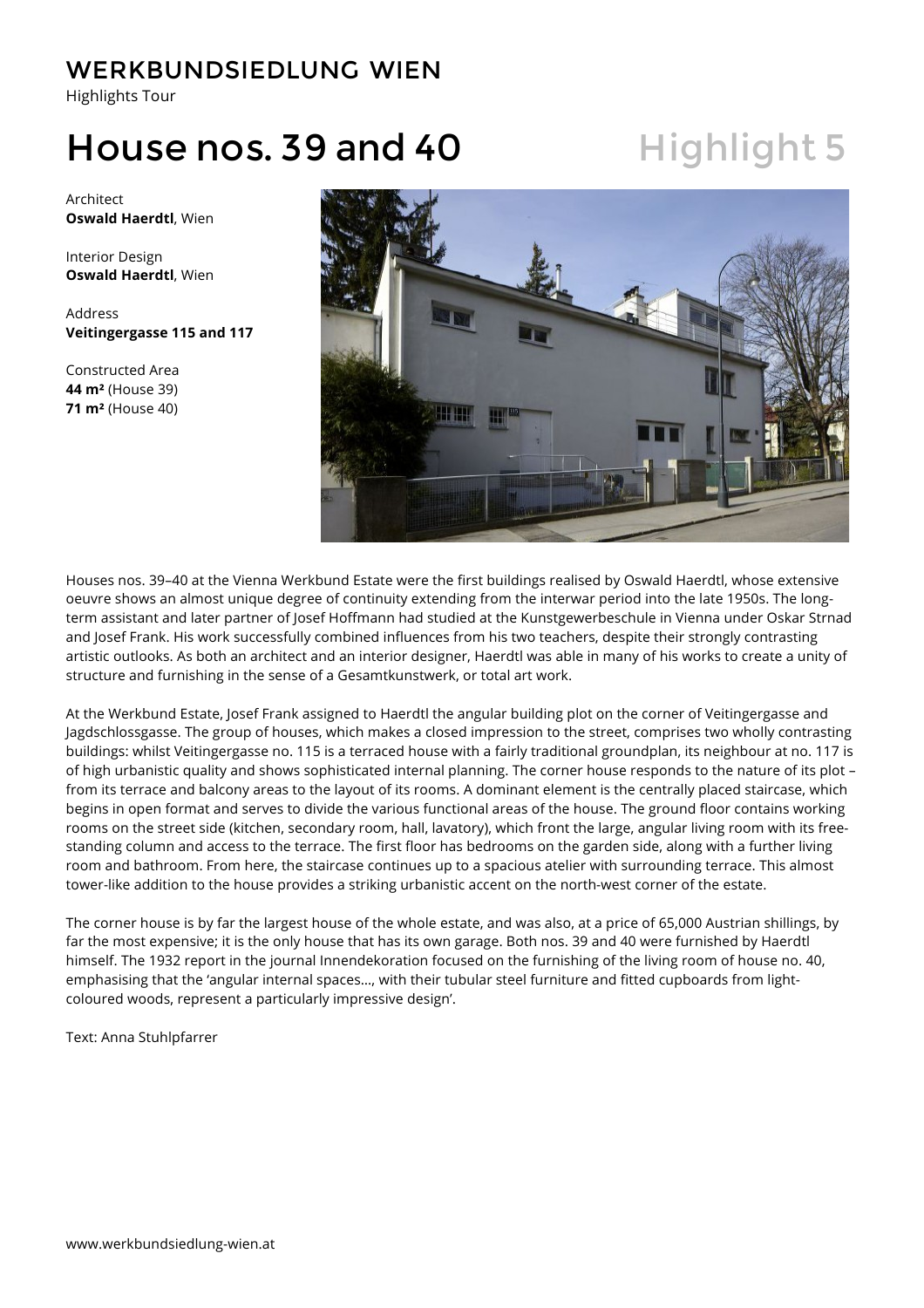Highlights Tour

## House nos. 61 and 62 Highlight 6

Architect **Margarete Schütte-Lihotzky**, Wien–Moskau

Interior Design **Hans Pitsch**, Wien (House 61) **Anton K. Strahal**, Salzburg (House 62)

Address **Woinovichgasse 2 and 4**

Constructed Area **35 m²** (House 61) **36 m²** (House 62)



These two terraced houses in Woinovichgasse are from Margarethe Schütte-Lihotzky, who was the first woman to qualify as an architect in Austria. They show many similarities to the adjoining pair of houses by Max Fellerer; this applies both to the plot size – at 35–36 m² among the smallest on the estate – and to the groundplans. In all four houses, for instance, the living room occupies half the ground storey, and runs right across the building, parallel to the garden. But whilst Fellerer's entrance to the kitchen was from the hall, Schütte-Lihotzky's design involved access from the living room. Following her intensive engagement with estate housing and the organisation of domestic working space from the early 1920s onwards, she consistently demanded direct contact between living space and the kitchen: on the one hand, the work of a housewife should not be cordoned off from the rest of the house and from family life generally; on the other, such a groundplan minimised the distance between kitchen and dining space – very much in the spirit of rationalised housekeeping. Schütte-Lihotzky reached a wide public above all with her famous 'Frankfurt Kitchen' (Frankfurter Küche), which she was able to realise in numerous estates of the so-called 'New Frankfurt' in the course of her work for the building authorities there under Ernst May between 1926 and 1930.

Schütte-Lihotzky's cube-shaped terraced houses at the Werkbund Estate see functional areas divided between the two main storeys. An iron spiral staircase with linoleum flooring connects the living area on the ground floor with the sleeping area above. The first storey comprises two bedrooms of different sizes and a bathroom. The larger bedroom, which was designed to take fitted furniture and equipped with its own balcony, runs the full length of the house, thus enabling crossventilation. The ground-floor living room is generously glazed (fenestration and terrace door), opening the space towards the garden that fronts the house to the south-west.

The two houses, which were furnished by Hans Pitsch (no. 61) and Anton K. Strahal (no. 62), were both sold during the exhibition of 1932 – as were the neighbouring buildings from Max Fellerer. Schütte-Lihotzky, who already had extensive experience of estate design and had collaborated with leading members of the international avant-garde, was the only woman invited by Josef Frank to contribute houses to the Werkbund Estate.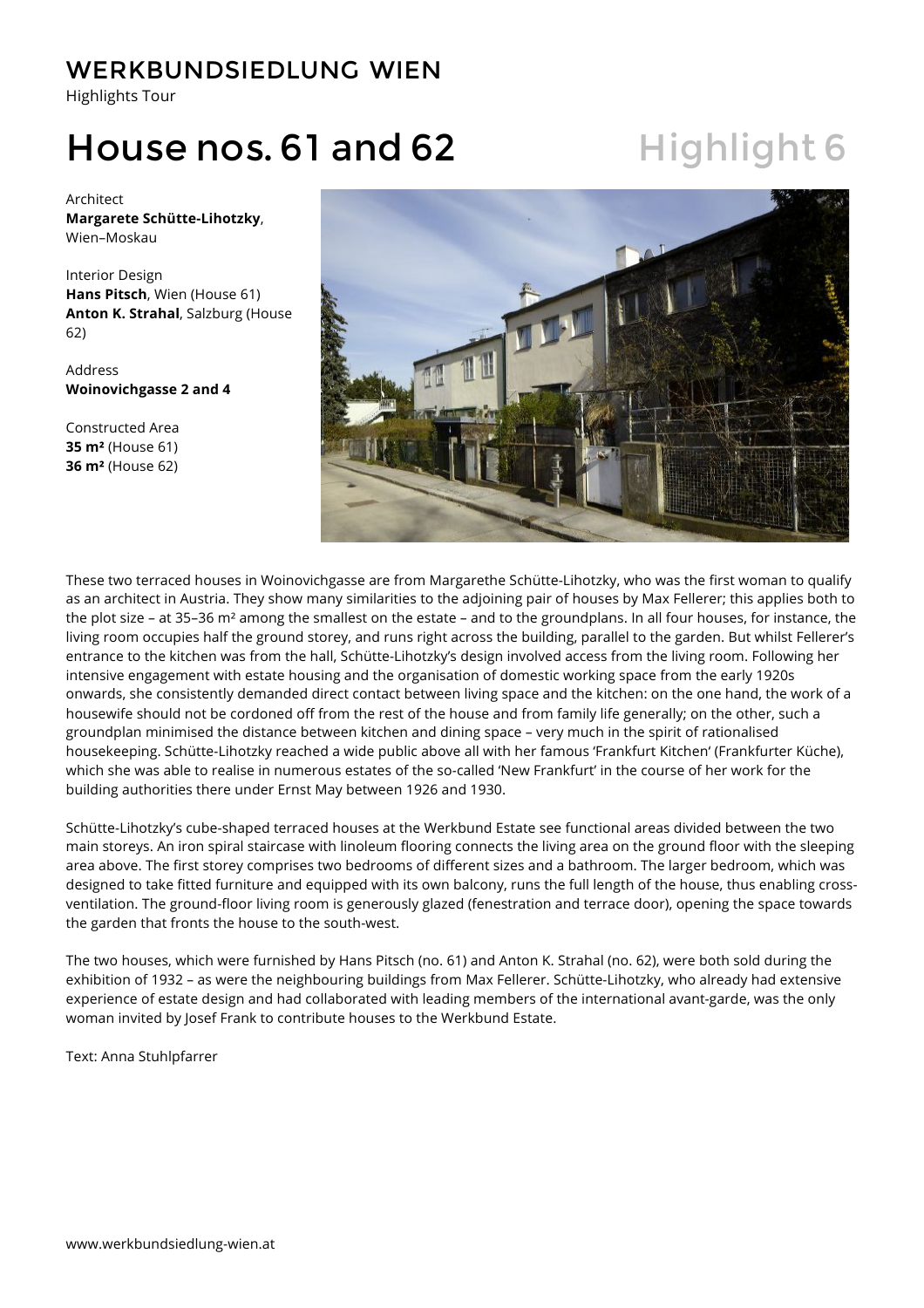Highlights Tour

## House nos. 49, 50, 51 and 52 Highlight 7

Architect **Adolf Loos**, Wien **Heinrich Kulka**, Wien

Interior Design **Heinrich Kulka**, Wien (House 49, 50) **Adolf Loos**, Wien (House 51, 52)

Address **Woinovichgasse 13, 15, 17 and 19**

Constructed Area **47 m²**



Houses nos. 49–52 in Woinovichgasse were designed by Adolf Loos and his close collaborator and biographer Heinrich Kulka. According to Kulka, Loos' contribution was limited to a few instructions given by telephone: 'Design a gallery house, two or three steps up and down'. Each pair of these cellared, three-storey houses presents a façade with mirror symmetry along a central axis. The houses, with their white walls and green windows and doors, have two entrances each. The main entrance leads through the garden and up three steps to a raised terrace. From here, there is access to the ground storey with its generous living room that faces back towards the front garden. A rear entrance leads directly into the kitchen and adjacent larder, which are both set two steps lower than the rest of the ground storey. In contrast to Anton Brenner (houses nos. 15–16), who opted for a single-storey design in an attempt to achieve rationalised housekeeping, the house of Loos and Kulka is striking for its multiple levels and steep steps. The central living room on the ground floor contains a staircase leading to a mezzanine with a small northern room and a gallery, which runs around the space below, broadening as it reaches its conclusion. The storey above comprises three small (bed-)rooms and a bathroom, all accessed from a central corridor; the two southern rooms are fronted by a continuous balcony.

In this way, the architects managed to extract maximum floor space from a small plot: each house occupies an area of only 47 m<sup>2</sup>, but offers as much living space as 93 m<sup>2</sup>. The famous interior planning of Adolf Loos, which he had perfected above all in his designs for larger villas, is also tangible in the two duplexes of the Werkbund Estate. Loos stressed that different domestic functions required rooms of different heights; spatial efficiency could thus be optimised by setting rooms at different levels and making increased use of stairs (and ramps).

The designs of Loos and Kulka, however, attracted persistent criticism because space-defining elements such as stairs, built-in features, and galleries made it difficult to vary the interior design and respond to the individual requirements of the inhabitants. A further criticism of houses nos. 49–52 was the lack of direct access between the living room and the terrace fronting the house: although the two-storey living room has a large window, the only way into the garden is through the entrance hall.